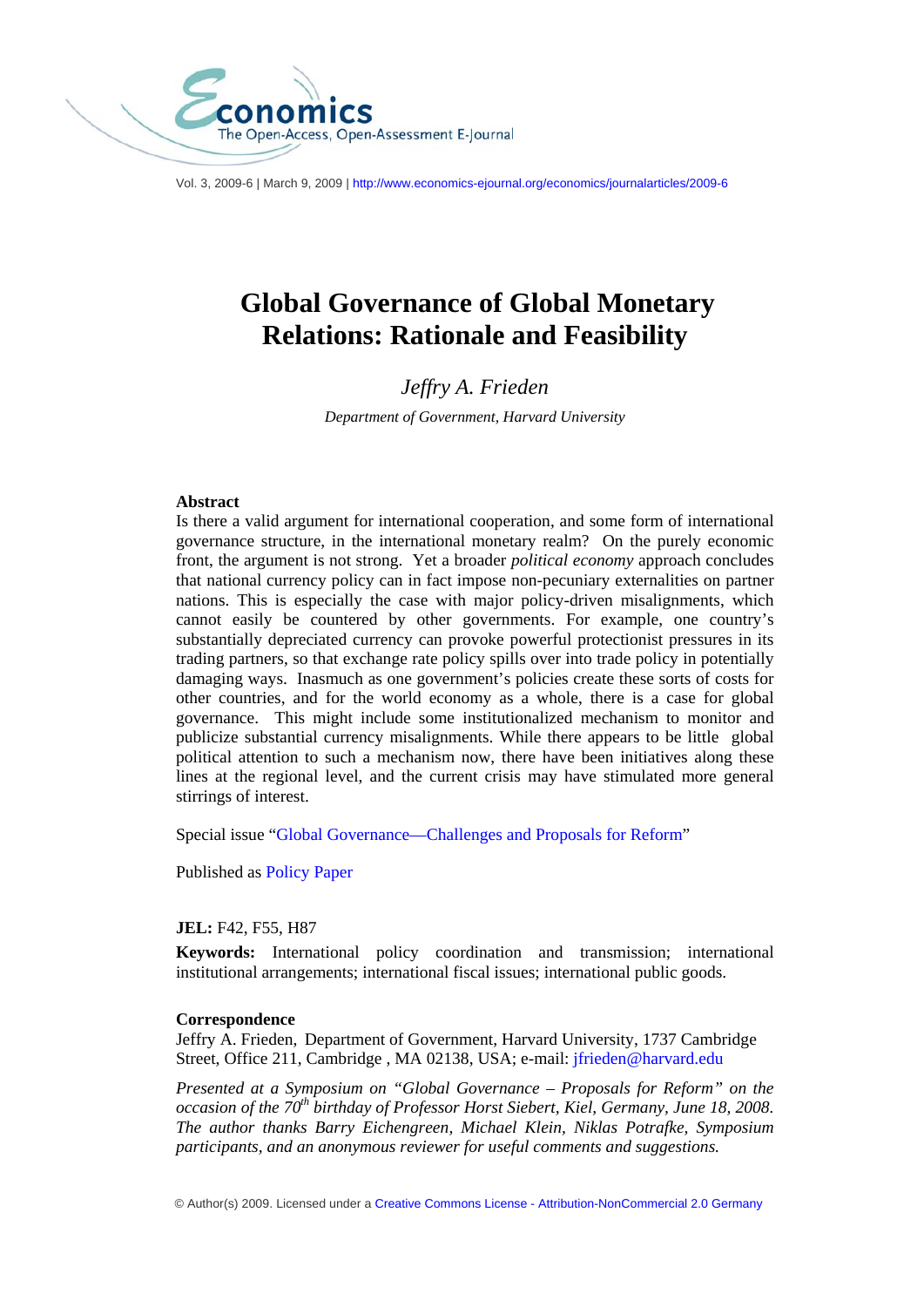Exchange rates have been the focus of a great deal of international attention over the past two decades. Spectacular currency crises in emerging markets have thrown whole regions into economic and political turmoil. Major countries have accused each other of purposely manipulating their currencies, leading to acrimonious disputes that implicate broader economic ties. Questions have been raised about the future role of the dollar and the euro as international currencies. What has been called "the international monetary non-system" (Corden 1983) is a prominent feature of the contemporary international economy

In what follows, I develop two ideas: that the lack of international monetary cooperation among major powers is a source of uncertainty and instability in the world economy, and that the world would be better off with a more encompassing governance structure to manage international monetary relations. I start with a discussion of the extent to which national exchange rate policies can impose negative externalities on other countries. This provides a justification for cooperative action to internalize – and reduce – such externalities, and for an institutionalized mechanism to encourage such cooperation. I then assess both the feasibility of such institutionalized cooperation, and some specifics of how it might work.

In a sense, this essay is an attempt to convince Horst Siebert that his long-standing interest in institutionalized international cooperation should be extended to the monetary realm. Professor Siebert is an eloquent supporter of "an international order…which prevents countries from falling into the trap of non-cooperative behavior" and of specific "mechanisms…that enable countries to get out of a situation of non-cooperative behavior" (Siebert 1999: 261). The justification for an institutionalization of cooperation comes, as is standard in the institutionalist literature, from the expectation that "institutional arrangements relating to the economic sphere… can be explained as serving to reduce transaction costs" (Siebert 2008: 4). Yet in the international monetary realm, Professor Siebert has steadfastly resisted any institutionalization of global cooperative mechanisms, or even any attention to systematic inter-state cooperation, on the grounds that "a solution can only consist in each individual country's keeping its own house in order and maintaining a stable domestic price level" (Siebert 1999: 146). I suggest that Professor Siebert's general principles apply in the international monetary realm as well: the existence of significant externalities justifies international cooperation, and the institutionalization of this cooperation can reduce transactions costs.

## **2 The Problem: Exchange Rate Externalities**

Any argument for explicit collaboration among national governments rests on the presumption that purely national policymaking can produce collectively sub-optimal results. If national governments acting in their own self-interest adopt policies that are best for them and for others, then there is no scope for cooperation to improve welfare.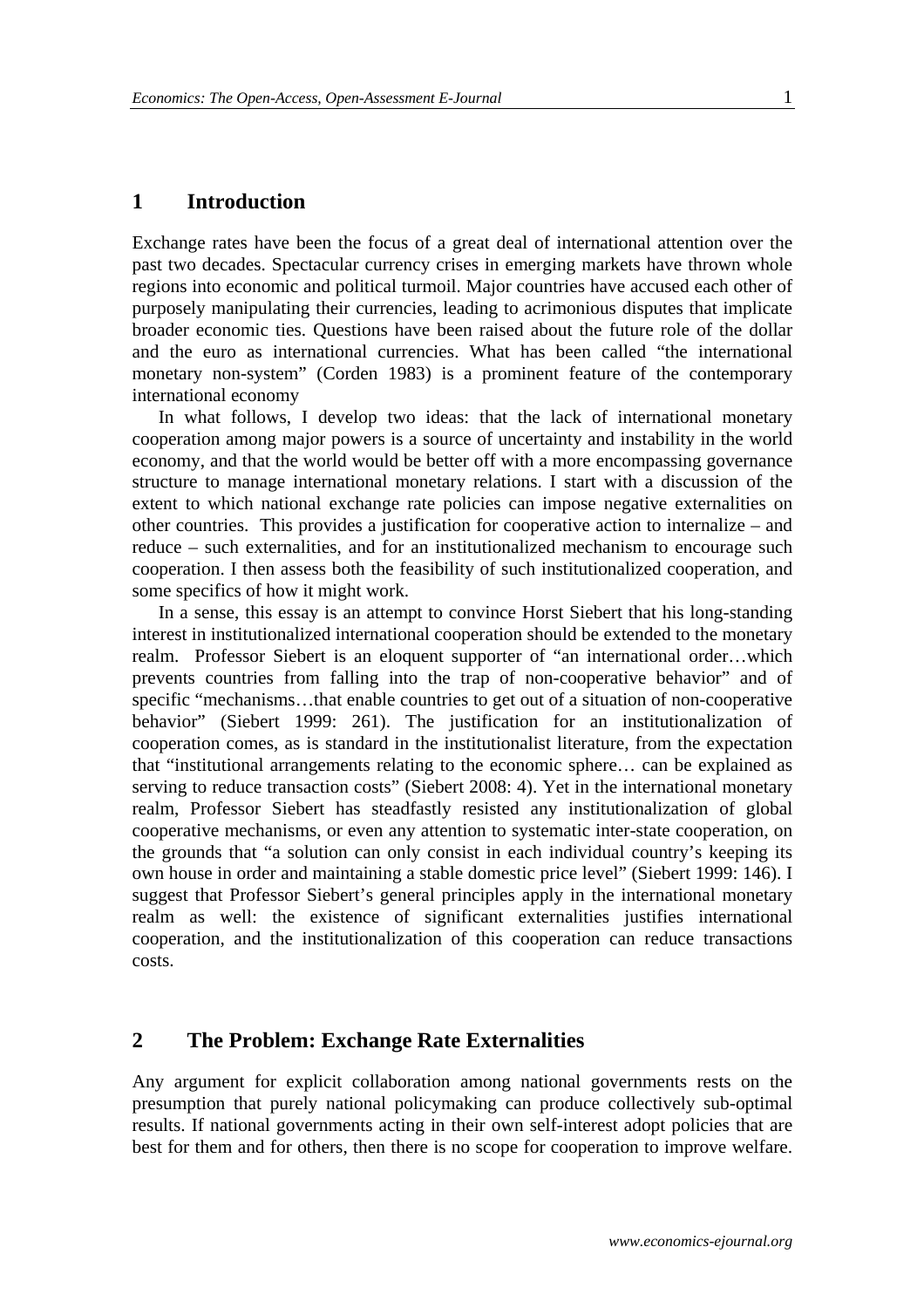And in exchange rate policy Horst Siebert's position, quoted above, is widely shared: the best outcomes will be obtained simply if individual governments adopt responsible macroeconomic policies, in their own self-interest. While at some level this is true, almost by definition—who could oppose responsible policies?—it is incomplete, and may lead to incorrect conclusions. In particular, the view neglects the implications of a theoretically grounded analysis of the *political economy* of macroeconomic policy.

An insistence that all that is necessary for optimal global policy outcomes is sensible national policy misses two important points, both relevant to international cooperation. First, whatever theory may say about aggregate welfare, governments typically face political pressures to satisfy particular groups in the population with policies that deviate from whatever the textbook welfare-maximizing ideal may be. These politically driven policies can have a negative impact on other countries; and cooperation among nations can help mitigate the effects of such particularistic policies. Second, even government policies that are optimal from a national standpoint (whether in purely economic or political-economy terms) may impose externalities on other countries, whether due to purposive strategic behavior such as free riding, or due to the fact that the external effects are not internalized.

This logic is widely accepted in many arenas, such as trade policy.<sup>[1](#page-2-0)</sup> Each country is, under most circumstances, best served by unilateral liberalization.[2](#page-2-1) Yet governments face powerful political incentives to erect or maintain protective barriers, despite the fact that this imposes efficiency costs on the national economy, and on the nation's trading partners. In this context, scholars have argued that a wide variety of international trade institutions can help governments cooperate to improve the welfare of all concerned. For example, the WTO institutionalizes reciprocity, thereby empowering domestic interests (especially exporters) who can oppose protectionist pressures; and its dispute settlement mechanism helps resolve complaints about national policies while reducing the risk of unilateral retaliation.[3](#page-2-2) There seems little doubt that the institutions of international trade perform the transactions cost-reducing role Siebert and others expect from an international governance structure, and do so in ways that increase the likelihood of a cooperative trade policy outcome and a joint increase in welfare.

In other words, there are at least two objections to the view that international cooperation is unwarranted because all that is necessary is that governments adopt nationally appropriate policies. First, we can reliably anticipate that government policy will often be driven by motives other than aggregate social welfare – such as getting

<span id="page-2-0"></span><sup>&</sup>lt;sup>1</sup> Indeed, Professor Siebert invokes this as an argument for international cooperation in trade policy and the WTO, despite the fact that – just as with macroeconomic policy – from a normative standpoint and in most instances each individual country would be best served by free trade (Siebert 1999, chapter 14).

<span id="page-2-1"></span> $2$  The exception is in the case of a country that can use its market power to improve its terms of trade by an optimal tariff. While there may be evidence for the relevance of optimal tariff considerations for some aspects of trade policy, it seems clear that the structure and level of protection in most nations responds to political economy pressures as well.

<span id="page-2-2"></span><sup>3</sup> See, for example, Busch and Reinhardt (2003), Davis (2004), Hoekman and Mavroidis (2000), and Mansfield et al. (2002).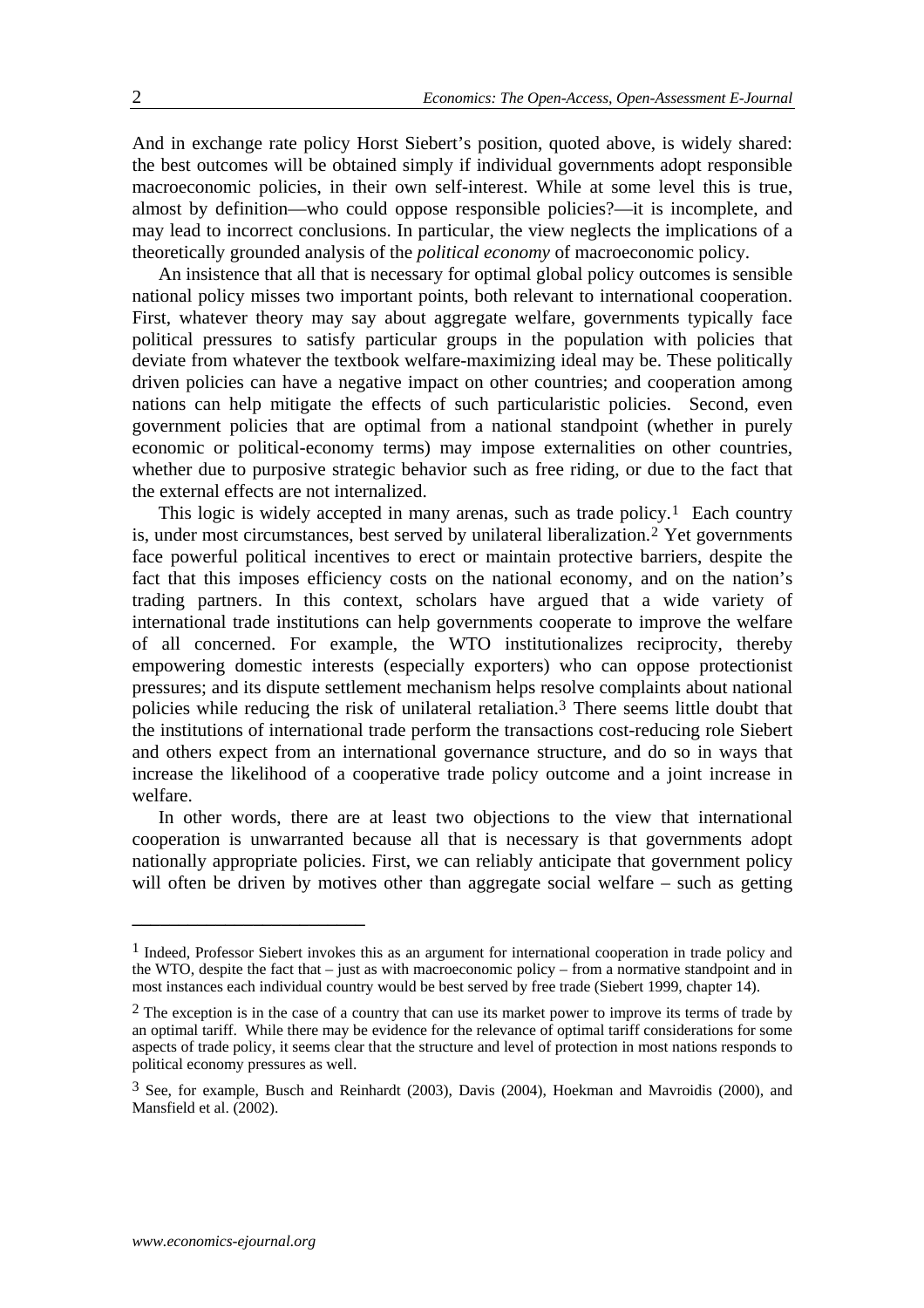reelected, satisfying powerful domestic interest groups, or achieving non-economic goals. In this context, the uncoordinated pursuit of what is "nationally appropriate" in a political-economy sense may lead to outcomes that could be improved upon by interstate cooperation. Second, there are many instances in which national governments may not fully internalize the negative (and positive) externalities created by their own policies. These two factors are indeed the justification for virtually all international organizations. They can be combined in the following argument: the uncoordinated pursuit of national policies, determined in political-economy equilibrium, can create negative externalities for other nations, and thus can lead to a collectively inferior outcome.

In applying this reasoning to international monetary relations, the first step is to assess the extent to which this actually might pertain to national exchange rate policies. After all, if a government manipulates its currency, pulling it away from a defensible or realistic exchange rate, the principal effects will be felt at home. And it might be argued that to the extent that the movements of one country's currency imposes costs on another country, the latter can simply reverse the charges by counteracting the currency movement. Nonetheless, in currency affairs, as elsewhere, there are varieties of external effects that go beyond the impact on the national economy and national economic actors, and for which a unilateral response is either not possible or not desirable.

Some might see currency volatility as a strong argument for international cooperation. The strongest case for this is that it dampens incentives for private actors to engage in welfare-improving cross-border (or cross-currency) trade, investments, and payments. Certainly there is plenty of evidence that currency stability encourages international economic exchange (for example, López-Córdova and Meissner 2003, and Rose 2000); and this in turn implies that the world would be better off were volatility reduced. There are at least a couple of problems with this. First, while exchange rate volatility may be a serious problem for the international economy, it is not really the result of uninternalized externalities. Volatility is often the result of national policy, to be sure; but its negative effects are almost entirely domestic – national traders, investors, borrowers, and others are deprived of market opportunities. To the extent that the decision to allow a national currency to move around is made by the government, it presumably takes into account the negative impact of this volatility on domestic economic actors. The first second argument against concerted international action to reduce currency volatility is that this volatility may to some extent represent a desirable flexibility in exchange rates. For example, a currency movement to correct an unsustainable misalignment is not a bad thing. The problem typically discussed is "excess volatility," but this is much more likely to be the result of the operation of modern currency markets than the result of government policy. Market actors are probably at the root of much of today's "excess volatility," and it is not clear that cooperative government intervention to restrict foreign exchange markets would be a good thing. So the argument for international cooperation to reduce exchange rate *volatility* is relatively weak.

Exchange rate *misalignments*, on the other hand, can be the source of substantial problems for other nations and for international economic relations more generally. A government may purposely keep its currency relative weak, in the expectation that a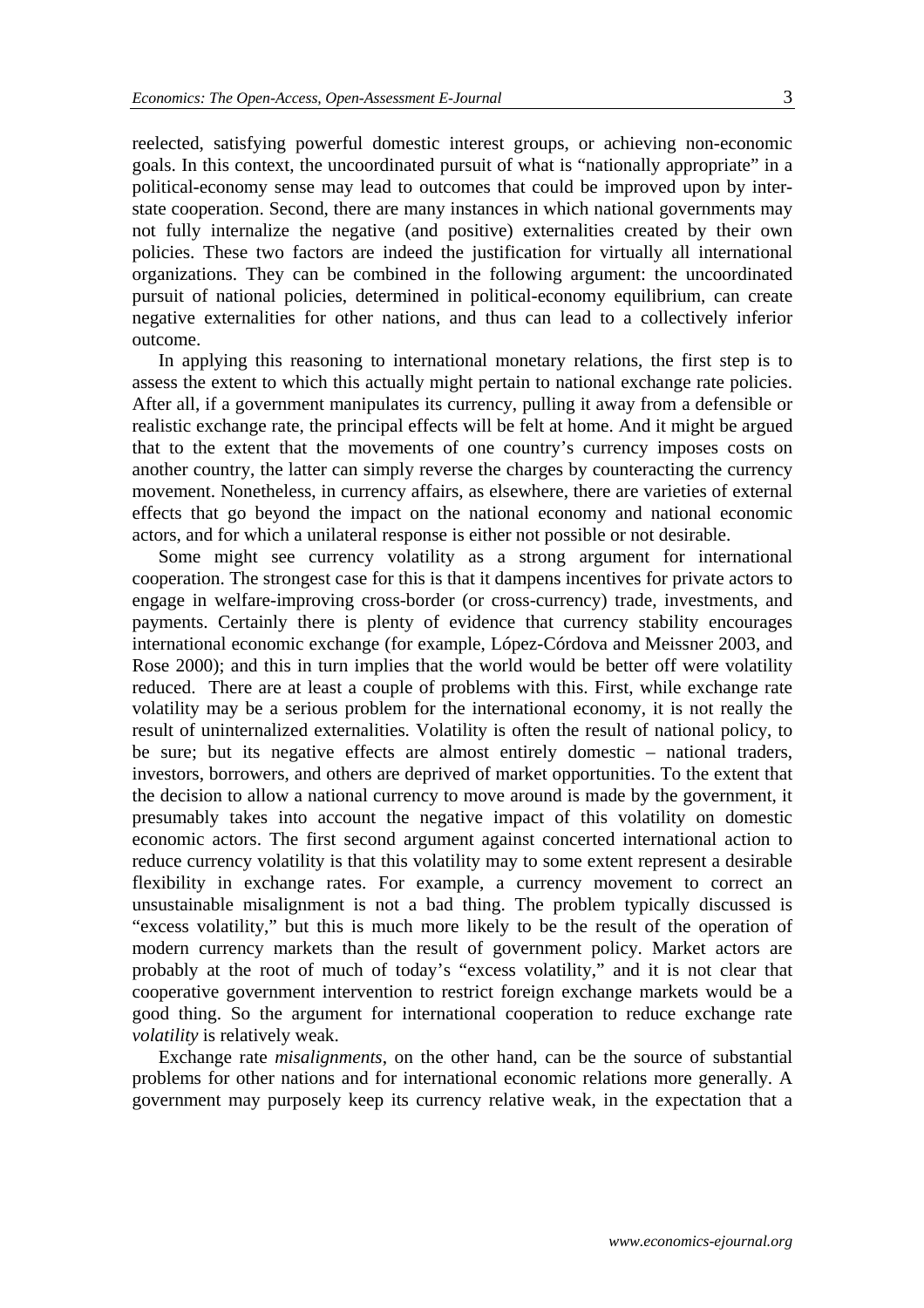depreciated currency will stimulate exports.[4](#page-4-0) Of course, a depreciated exchange rate has a negative effect on national purchasing power, but this is solely a domestic matter in which the government has decided to trade off the welfare of exporters and importcompetitors, on the one hand, for that of consumers. However, a depreciated currency puts competitive pressure on the country's trading partners, and can stimulate protectionist sentiments abroad.[5](#page-4-1) The result may be to trigger commercial discord between countries, and even to endanger broader trade agreements.

Current conflicts between the United States and China, indeed, illustrate the potential for a currency misalignment to provoke trade tensions. For years, there have been indications that the weak *renminbi* was inflaming Congressional protectionism, and these sentiments were only moderated when the dollar began to depreciate against other currencies. In an earlier era, the dramatic appreciation of the U. S. dollar in the early 1980s led to major protectionist legislation in the U. S. Congress, and an unprecedented spike in complaints to the International Trade Commission: antidumping cases, for example, rose from an annual average of 24 between 1977 and 1981, to an annual average of 61 between 1982 and 1984 (Deardorff and Stern 1987:26, 23). These exchange rate-provoked conflicts have placed a significant strain on the international trading system, both in bilateral relations between the countries in question, and more generally inasmuch as they have called into question the commitment of major countries to the multilateral resolution of trade disputes.[6](#page-4-2)

Another set of examples of how national currency policy can affect other economic ties comes from the interaction of regional currency relations and regional trade agreements. In January 1999, the Brazilian government allowed the *real* to float, which led to a very substantial depreciation of the currency. This came on the heels of a dramatic expansion of Brazilian-Argentine trade in the context of Mercosur, a trade agreement strongly favored by both governments. But the devaluation, and the overvalued peso associated with Argentina's currency board, provoked a flood of imports into Argentina: in the first eight months of 1999, Argentine imports of Brazilian textiles and footwear rose by 38 and 66 percent respectively. This in turn provoked protests from Argentine manufacturers, who forced the Argentine government to impose barriers on Brazilian iron, textiles, and paper. The Brazilians retaliated, complained to the WTO, and even threatened to dissolve Mercosur (Carranza 2003).

The Mercosur crisis was reminiscent of an earlier episode in the European Monetary System (EMS). The 1992–1993 currency crisis in the EMS led to large devaluations of some EMS currencies. As a result, producers in countries whose currencies had been

<span id="page-4-0"></span><sup>&</sup>lt;sup>4</sup> It is of course understood that such policies cannot prevail forever; but there is strong evidence that the rate at which exchange rates converge toward PPP can be quite slow – certainly slow enough to allow such misalignments to have substantial effects on the real economy.

<span id="page-4-1"></span><sup>5</sup> Again, this is not a purely economic negative externality: the cheaper products benefit foreign consumers. The point is one of political economy: the increased demand for protection may stimulate retaliatory national policies that harm both countries.

<span id="page-4-2"></span> $6\degree$  There are dissenting views, especially among those who believe that the negative impact of volatility outweighs the positive impact of exchange rate adjustment. See, for example, McKinnon and Schnabl (2006).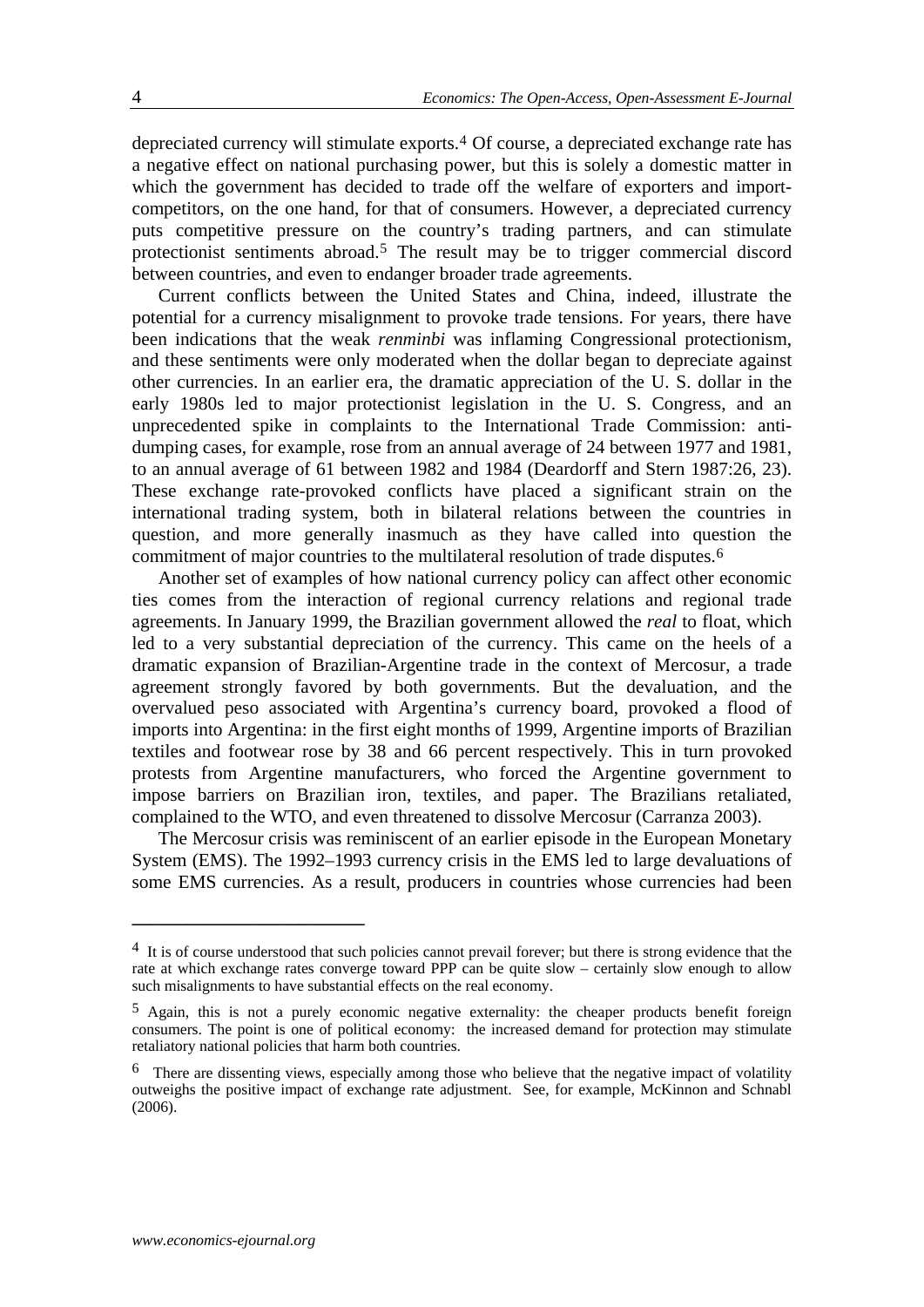stable – in particular France and Germany – came under competitive pressures. This in turn led to domestic complaints about imports from the countries whose currencies had depreciated, which threatened the core commitments of the European Union, especially in the wake of the completion of the single European market. As Barry Eichengreen has noted about the aftermath of the 1992–1993 crisis (Eichengreen 2004):

The choice became whether to turn back to more freely fluctuating exchange rates, which might jeopardize the single market, or to move forward to monetary union, which would eliminate the problem of exchange rate instability by eliminating the exchange rate. Retreating to more flexible exchange rates threatened to fuel a backlash against the single market, since currency depreciation could then confer an arbitrary competitive advantage on some national producers.

In this instance, the alleged undervaluation of some European currencies endangered other economic and non-economic agreements into which EU member states had entered.

Just as relatively depreciated currencies can create negative externalities for governments' trade relations, so can relative appreciated currencies cause problems. This is most clearly the case when a government's attempt to sustain an appreciated exchange rate that is widely regarded as misaligned leads to an attack on the currency that results in a contagious currency crisis. While there are continuing debates over the precise sources and nature of such crises as that in Latin America in 1994–1995 or East Asia in 1997–1998, there is a strong case to be made that in both instances misaligned national currencies created the conditions for speculative attacks both on the initially misaligned currencies and on those of their regional neighbors.

None of this is meant to imply that the actual policies adopted in these instances were inappropriate. Indeed, in most cases they were probably the best the governments in question could do. The United States did not actively attempt to strengthen the dollar after 1981; Brazil should have allowed the real to depreciate in 1999; the EMS members in 1992 should have devalued, and so on. But that is not the relevant question. The relevant question is: could these outcomes have been improved by international cooperation? Could the United States and its principal partners have cooperated more organically *before* 1985 (when growing concern led to the Plaza Accord)? Could Brazil and Argentina have worked out a collaborative arrangement to allow *both* their misaligned currencies to depreciate? Could Germany and its EMS partners have developed a cooperative response to German unification? If so, could such cooperation have moderated the currency misalignments, and mitigated their effects on trade and other policies? My answer is a qualified yes. I think that the evidence favors the view that strongly misaligned currencies create problems not just for their home countries but for their economic partners, and in some instances for regional or global economic relations more generally; and that inter-governmental cooperation could *in principle* help avoid some of the problems that arise as a result.

For while all these cases are different, they have certain features in common. In all instances, policies pursued by national governments concerned about domestic conditions created serious difficulties for other countries. In all instances, the difficulties gave rise to frictions that spilled over into – and typically were most significant for – the non-monetary realm, often trade policy. And this is not surprising. Exchange rate movements are effective substitutes for trade policy  $-$  a 10 percent devaluation is equivalent to a 10 percent tariff and a 10 percent export subsidy – but in most cases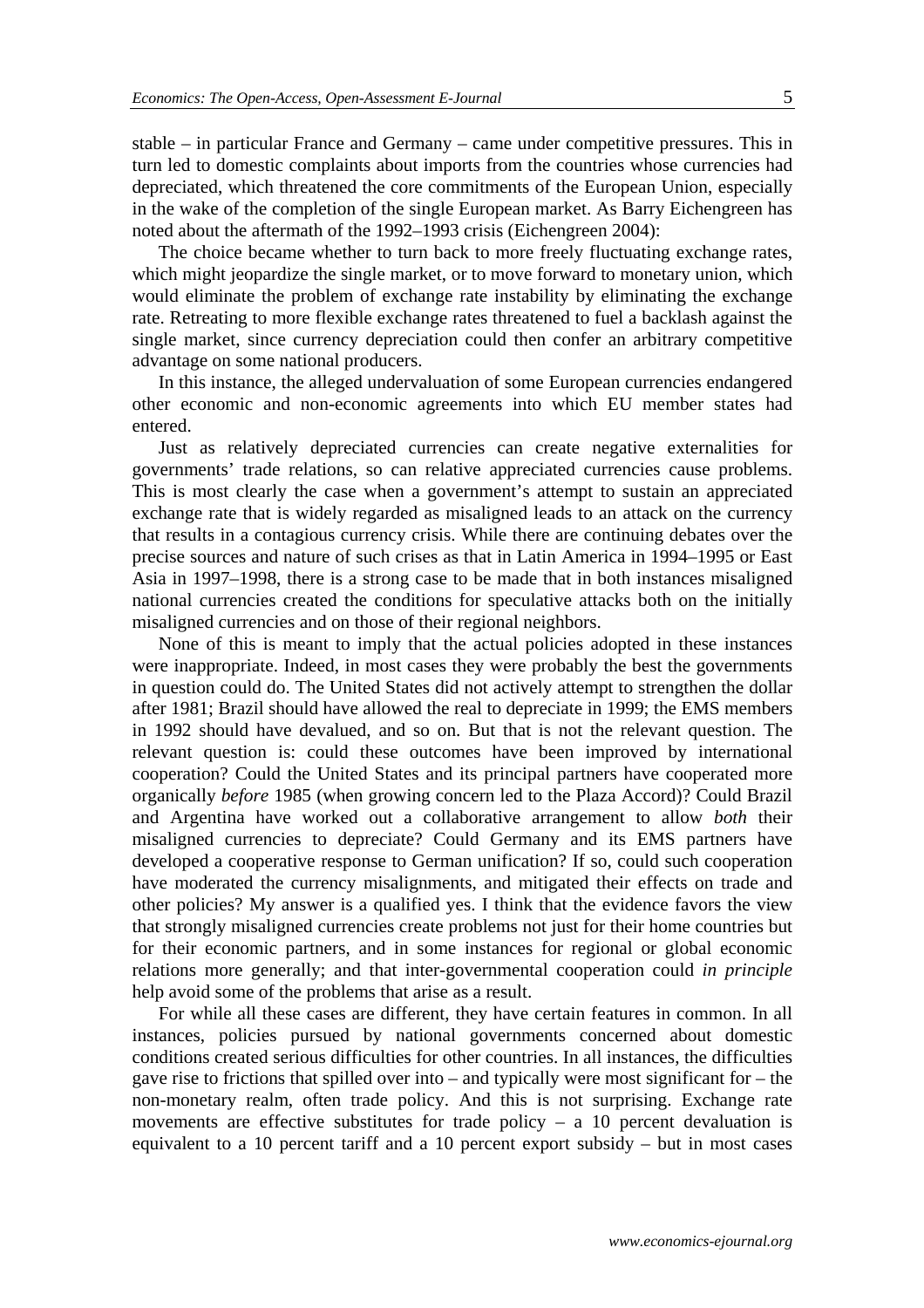there is no international or bilateral check to such movements while there is to increaseing trade barriers or export subsidies. A government that is constrained by international agreements not to slap on protective tariffs or proffer export subsidies can instead depreciate its currency and achieve much the same effect. Inasmuch as the former policies in the trade realm create negative externalities and thus provide scope for welfare-improving international cooperation, the latter must as well.

The precise nature of the externalities created may vary over time and across place. They would almost certainly include:

- 1. Artificially weak currencies to gain competitive advantage, which risk imposing costs on trading partners and threatening commercial cooperation.
- 2. Active policies to depreciate currencies in hard times for "competitive" reasons, which risk provoking a spiral of "competitive devaluations."
- 3. Artificially strong currencies whose collapse threatens crisis contagion.

The next step is to consider how international cooperation, and perhaps some form of international governance structure, might help alleviate the problems associated with this behavior.

## **3 Exchange Rate Cooperation: Motivation and Modalities**

Whatever theory may say about the desirability of international cooperation, and international institutional innovation, they are only feasible if governments are motivated to move in that direction. There is some evidence that the time may be ripe for innovative measures to institutionalize international currency cooperation.

The first indication of at least a latent interest in greater cooperation is that policymakers mention it on a regular basis. While actions speak louder than words, words are not irrelevant, and virtually every major summit meeting on economic issues has expressed a desire for cooperation on currency issues. For example, the April 11, 2008 Statement of G-7 Finance Ministers and Central Bank Governors reads in part: "[T]here have been at times sharp fluctuations in major currencies, and we are concerned about their possible implications for economic and financial stability. We continue to monitor exchange markets closely, and cooperate as appropriate."[7](#page-6-0) So there is at least a verbal recognition of the desirability of cooperation.

This recognition includes arguments in favor of more active international monetary cooperation from some of the world's leading academic experts on the subject. William Cline and Morris Goldstein have been explicit about their view that exchange rate cooperation is highly desirable (Cline 2005, Goldstein 2006). Barry Eichengreen has made similar arguments, both in general and with respect to East Asia (Chung and Eichengreen 2007). It is not inconsequential that these highly respected analysts have been outspoken in their views.

There has also, in fact, been some official action in addition to all the many words. A few times in the past 25 years, major governments have felt strongly enough about the global implications of national currency policies to try to work out collaborative

<span id="page-6-0"></span><sup>7</sup> Available at<http://www.ustreas.gov/press/releases/hp919.htm>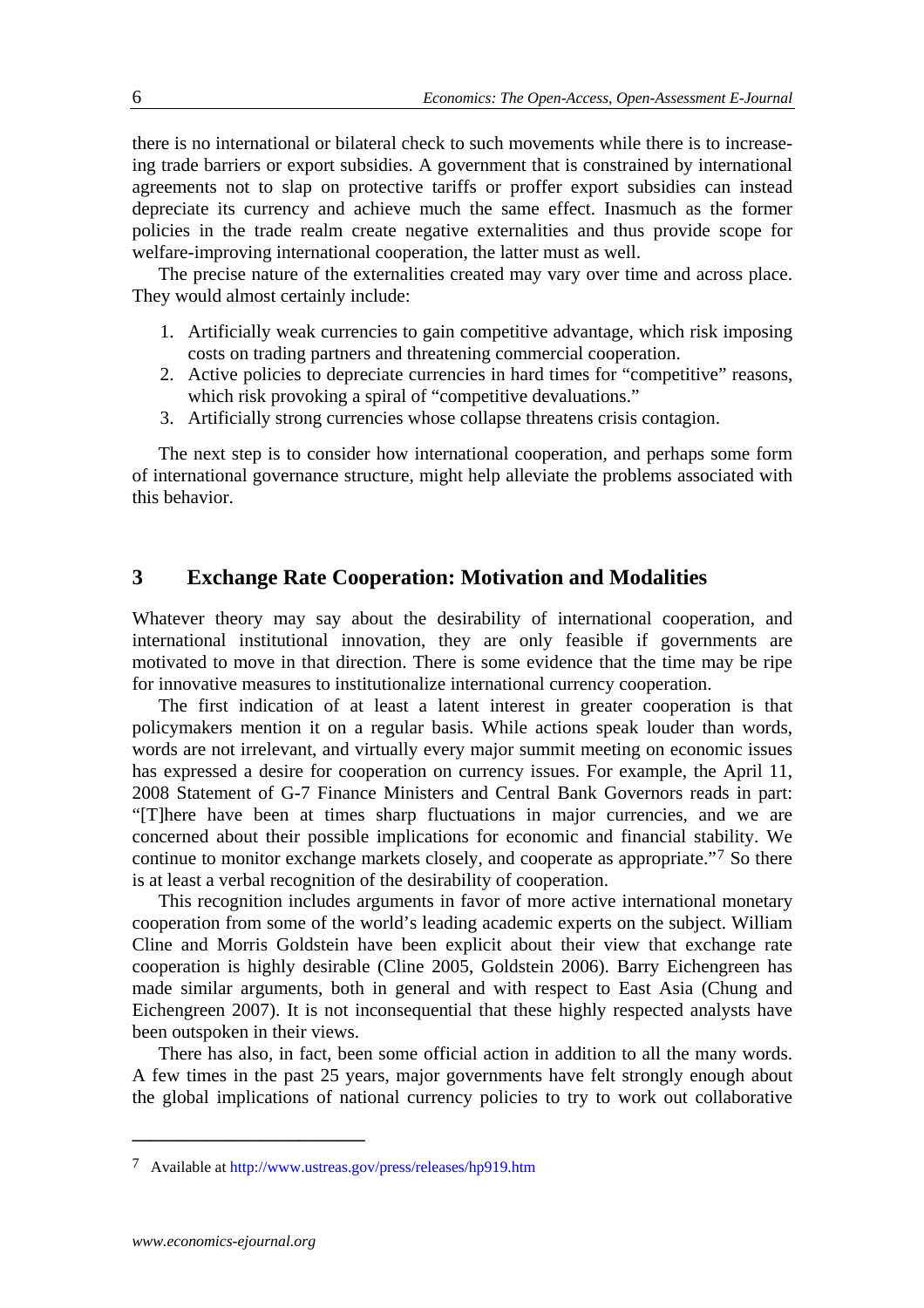agreements. The best-known are the Plaza and Louvre accords of 1985 and 1987, respectively, meant to address problems associated with the appreciation of the U. S. dollar in the early and middle 1980s, and its aftermath (Funabashi 1988).

More recently, the member states of the International Monetary Fund (IMF) have expanded its mandate quite substantially to include regular surveillance and reporting on exchange rate issues. Of course, the IMF's original activities were heavily oriented toward the exchange rate regime, but with the end of the Bretton Woods system this fell into disuse. In the aftermath of currency crises and substantial misalignments, however, the Fund has been under substantial pressure to reinvigorate this dimension of its activity. The IMF's Independent Evaluation Office produced a series of reports that were highly critical of the Fund's actions in currency crises (Independent Evaluation Office, International Monetary Fund 2003 and 2004), culminating in a critical broad review of the IMF's exchange rate policy advice published in May 2007 (Independent Evaluation Office, International Monetary Fund 2007). In June 2007, the Executive Board adopted a new "Decision on Bilateral Surveillance Over Members' Policies," which was intended to strengthen the role of the IMF in overseeing national currency policies.[8](#page-7-0)

Neither of these initiatives, among G-7 members or at the IMF, has been particularly productive, although the IMF endeavor is too new to judge fairly. Nonetheless, their existence is evidence of at least a superficial commitment to do something about the misalignment and volatility of currencies. So there is some evidence of a desire on the part of major governments to work out more fully established mechanisms to cooperate in the determination of national currency policies.

There is, nonetheless, room for skepticism about the international and political feasibility of such plans. Perhaps the most powerful argument that nothing substantial is likely to happen is a simple one: none of the major actors has an incentive to change the current situation. The United States and the euro zone, in particular, can simply impose their exchange rate policy preferences on others. This gives them little reason to want any movement away from the *status quo.* While there is undoubtedly a lot of truth to this, it is also the case the American and European policymakers do sometimes find themselves facing politically difficult interactions with other governments (as with China); and that American and European policymakers sometimes find themselves at loggerheads with each other. This implies that even for the two great currency powers, there may be room for improvement in the context of a more cooperative international monetary order.

The problem is more general, for it may be that those monetary authorities with the least incentive to act are those whose actions would be most helpful. The governments of the world's principal financial centers (among which I count the European Central Bank) have both the greatest potential to impose costs on others and the greatest ability to ignore those costs. The central position of the major currencies in international trade and payments mean that the policies of the home governments of these currencies have an impact far beyond their borders. At the same time, precisely because the major currencies are issued by governments (or supranational authorities such as the European Central Bank) with responsibility for large and relatively closed economic areas, they may have little incentive to take into account the effects of their actions beyond their

<span id="page-7-0"></span><sup>8</sup> The decision is available at<http://www.imf.org/external/np/sec/pn/2007/pn0769.htm#decision>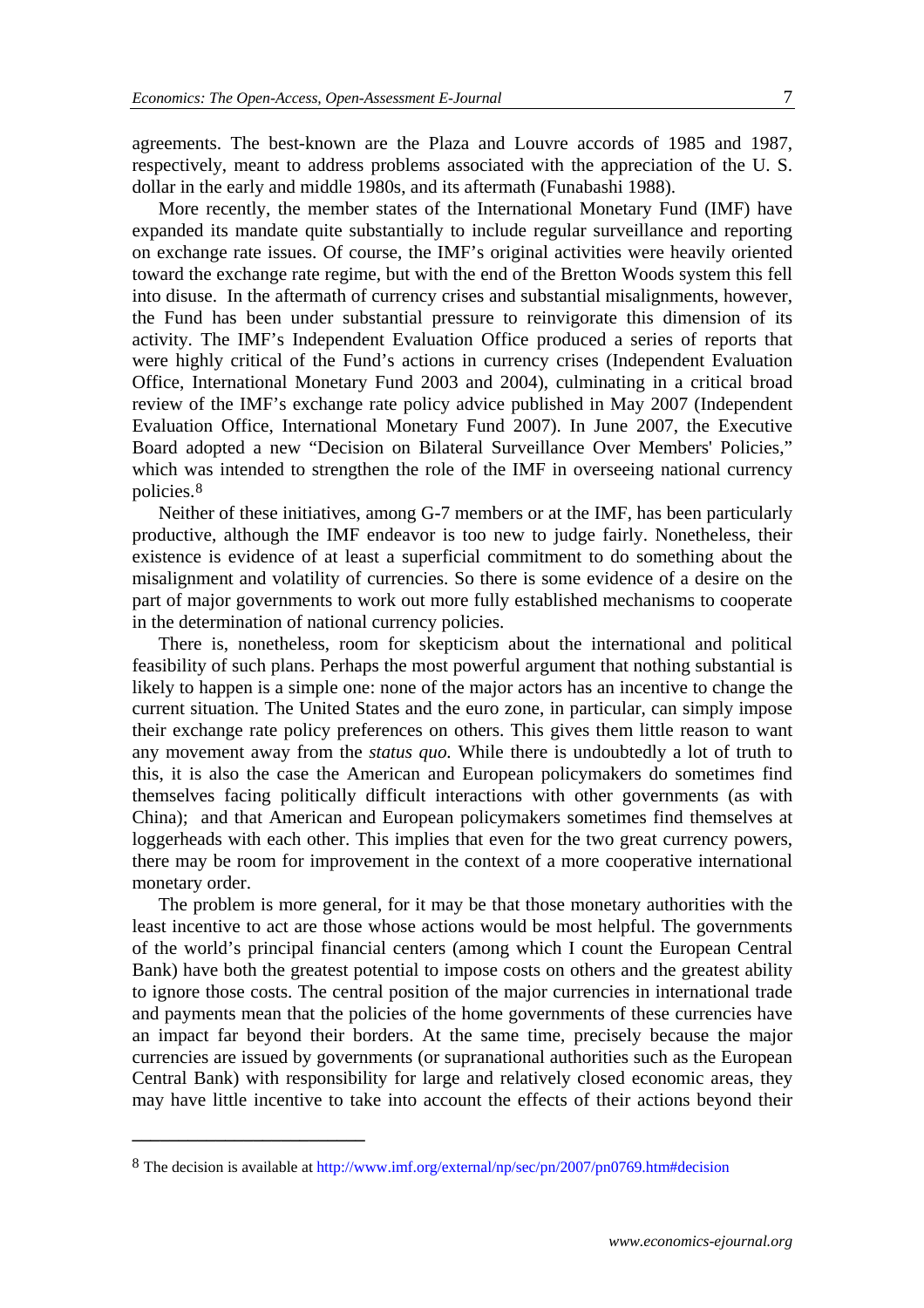borders. Policymakers in Washington, Tokyo, or Frankfurt might simply regard the negative externalities they create as less important than the domestic political pressures to which they have to respond. This reality is compounded by the fact that whatever arrangement might be adopted would almost certainly privilege one currency over another, and the major financial powers are unlikely to be of one mind about which currency should be central[.9](#page-8-0)

Setting aside these reservations for a moment, what might mechanisms to encourage cooperation in exchange rate policies involve? The first question to answer is what their goals should be. Here it seems clear that the principal purpose envisioned by most, and which the above discussion implies, is to avoid or reverse substantial currency misalignments. Inasmuch as undervalued currencies exacerbate inter-governmental tensions in trade and other policies, and inasmuch as overvalued currencies run the risk of subjecting other countries to contagious crises, international cooperation should aim to reduce the incidence of these misalignments in exchange rates. While the goal of reducing currency *volatility* may also be relevant, there would seem to be somewhat less scope for that in current circumstances, in which enormous and free-wheeling currency markets are able to affect short-term movements in exchange rates with little difficulty.

How, then, might international initiatives lead governments to alter their policies in a more cooperative direction? Certainly there is little or no scope for coercive measures in this, as in most other international economic relations. International institutions are strictly limited in their ability to enforce compliance with their directives on countries that join voluntarily. They can, however, help national governments converge on punishment strategies for countries that do not conform to accepted principles; and they can also provide information that can affect the behavior of private (and public) actors.

In this context, perhaps the most useful purpose for an international institution charged with monitoring exchange rates would be to make explicit, and public, a determination that a particular national currency was inappropriate, and perhaps unsustainably, misaligned. While some might argue that public identification of the misalignment of a particular currency by an international organization might impose some sort of psychic shaming costs on a government concerned about its reputation, this is unlikely.

A government has pragmatic reasons to be concerned about this sort of misalignment "badge of shame." Such a finding might be seen by currency markets as an indication of the likely future path of the country's exchange rate, prompting market actors to try to anticipate this movement. In this way, an institutional "finding" of overvaluation could prompt a sell-off of the currency and force the currency down. This is somewhat less likely in the case of an undervaluation, for governments find it

<span id="page-8-0"></span><sup>9</sup> An even more encompassing observation, in the tradition of modern Political Economy—a tradition to which I generally adhere—might be that it is difficult to imagine the incentives for political supportmaximizing politicans to undertake policies that impose concentrated and visible costs on constituents in order to reap diffuse and hard-to-observe benefits. This may in fact help explain why there has been so little international monetary coordination. Nonetheless, especially in times of crisis, policymakers may find it in their own interest to seek out innovative measures—including those involving international cooperation—in order to reduce the impact of severely negative economic shocks on politically relevant constituencies. Whether current conditions are of this type remains to be seen.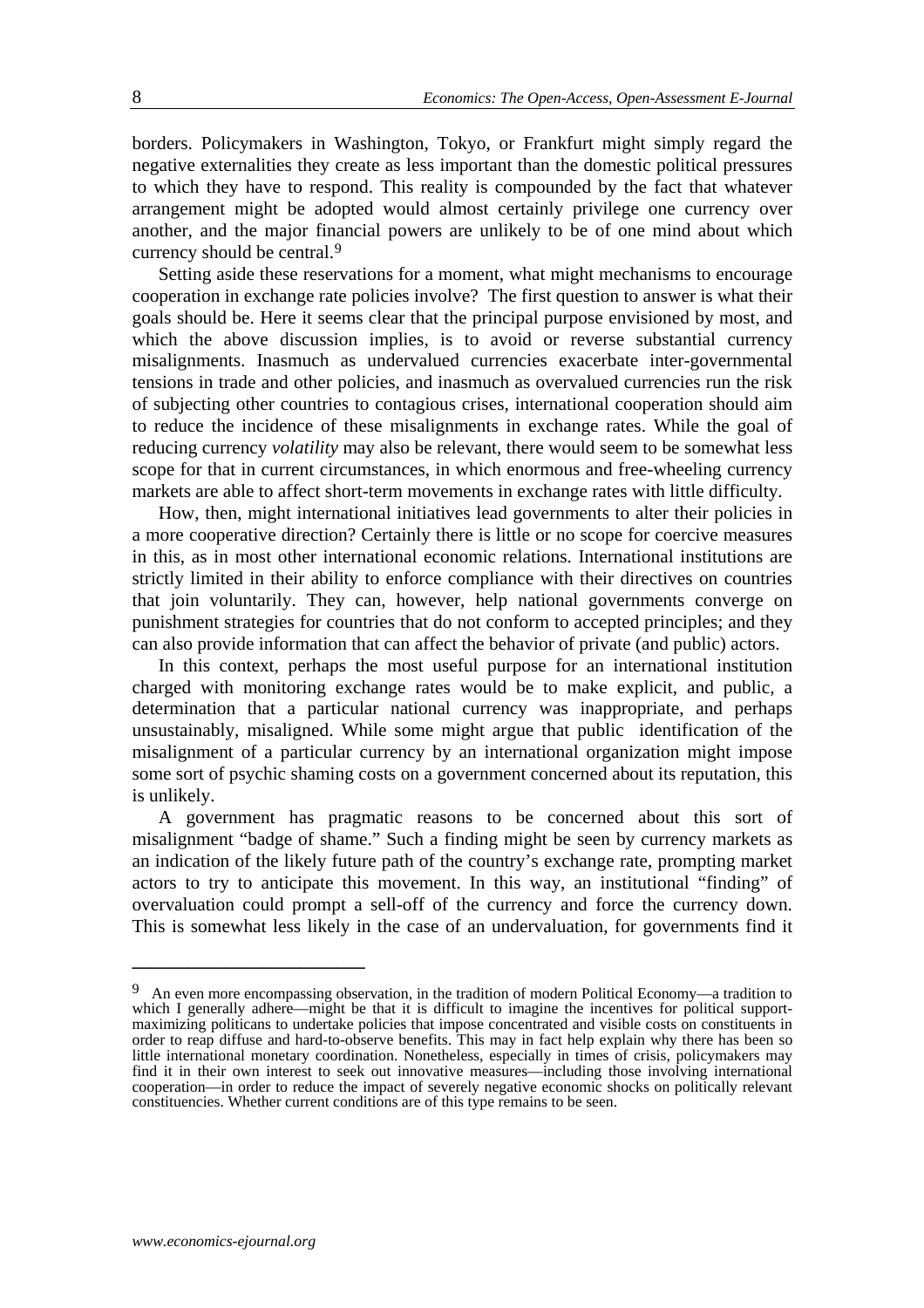easier to sterilize a run *toward* their currency than to defend against a run *on* it.[10](#page-9-0) Nonetheless, a declaration of misalignment from a respected, circumspect, international organization would be almost certain to provoke a market response, which would tend to push the exchange rate in the "right" direction. Put differently, such a public announcement might serve to help resolve uncertainties about a government's true commitment to an exchange rate target zone, where the target was some generally accepted notion of a realistic real exchange rate. [11](#page-9-1)

In a sense, this sort of machinery would be analogous to the consensual establishment of target zones for all currencies. The difference is that the target would be one established by some independent authority; and presumably the bands would be quite wide—a currency typically needs to be at least 20 percent above or below some notional equilibrium exchange rate to be considered seriously misaligned. The IMF's Consultative Group on Exchange Rate Issues (CGER) has long worked on a variety of methods to assess exchange rates, with an eye toward identifying deviations from the rate necessary to obtain macroeconomic or external-account balance, or to come close to an equilibrium real exchange rate.<sup>[12](#page-9-2)</sup> In this context, public and explicit recognition by an authoritative and respected international institution that a currency was misaligned would go a step farther than anything currently existing.

A step even farther past this would be a norm, or a rule, that permitted countries faced with the impact of a recognized misalignment to act to protect themselves. This would be analogous to the right to impose trade sanctions granted by the WTO to winners in WTO disputes. In the case of a depreciated currency, the most likely corrective measure would be temporary trade barriers, although one would hope that the threat of such barriers would make their imposition unnecessary. Indeed, the fact that temporary protection would be permitted in the event of a recognized overvaluation could make the threat more credible. In the case of an appreciated currency, corrective measures might include capital or exchange controls targeted explicitly at the country, or anticipated commitments to coordinated intervention to reduce the threat of contagion if and when the currency were attacked.

I have so far left indeterminate the identity of the international institution that could be charged with this task. The IMF makes the most sense, given its historical commitment to monitoring exchange rate relations and its more recently redoubled effort in this regard. One problem is that the Fund has moved so far in the direction of a development-oriented agency that it might be difficult for Fund findings to have an impact on developed governments. The Bank for International Settlements (BIS) has maintained much of its credibility with advanced industrial countries. Perhaps, as in the sovereign debt realm, some collaborative effort by the IMF and the BIS might be most appropriate.

Whatever institution or mechanism were to embark on this difficult endeavor would need several things to maximize the likelihood of success:

<span id="page-9-0"></span><sup>10</sup> This is reminiscent of the adjustment asymmetry between surplus and deficit countries.

<span id="page-9-1"></span> $11$  On the role of expectations about government intentions in the operation of a target zone see, for example, Klein and Lewis (1993).

<span id="page-9-2"></span><sup>12</sup> See, for example, Research Department, International Monetary Fund (2006).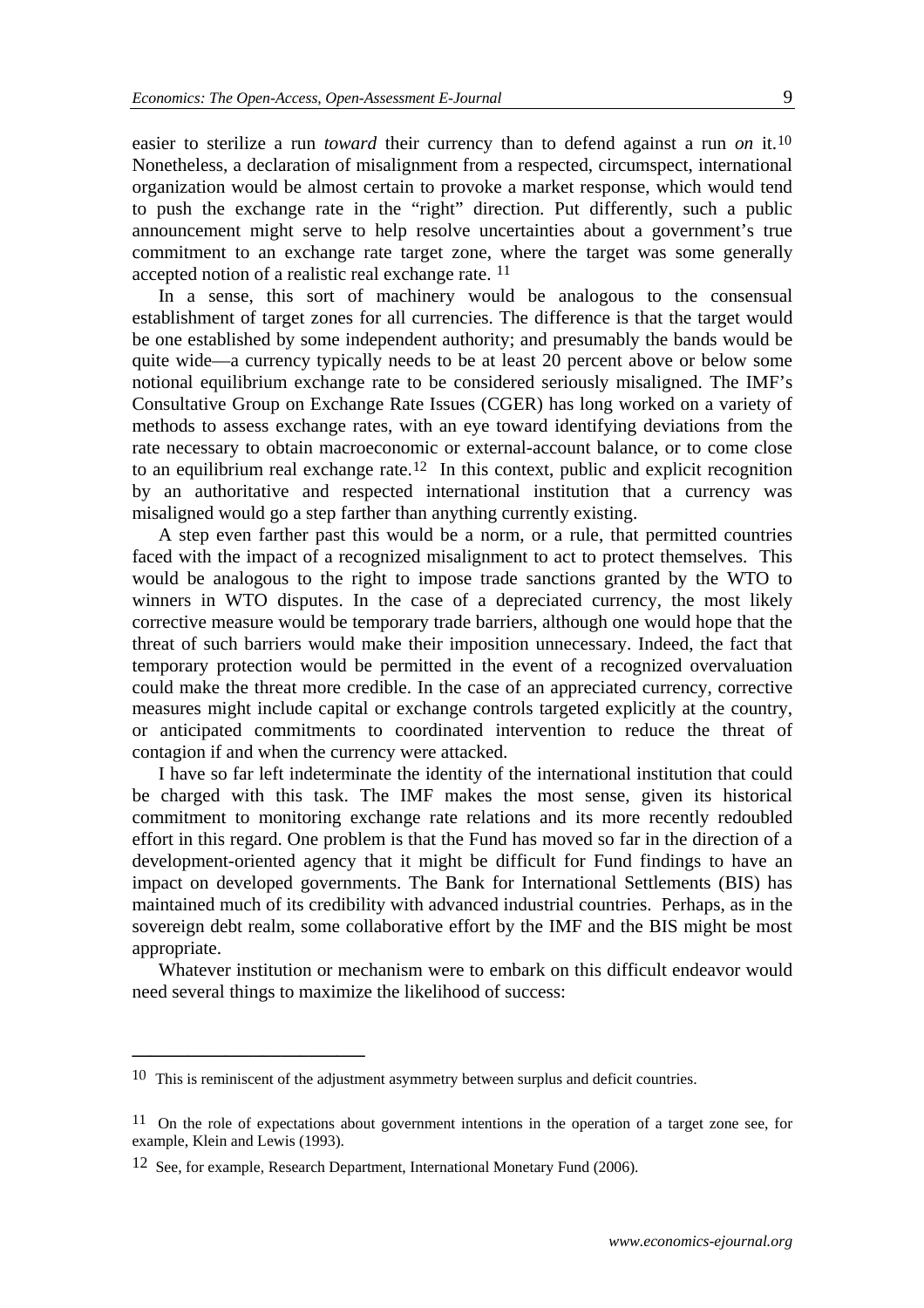- 1. A serious commitment from the monetary authorities of the major financial centers.
- 2. An internationally respected professional staff, at least of the caliber of the IMF and BIS research teams.
- 3. The political will, on the part of the participating states and the professional staff, to name names as necessary.
- 4. Consultation with the WTO, both the monitor trade-policy spillovers of currency policies, and to ensure that exchange rate-based trade policy measures are consistent with WTO principles.

Whether any, let alone all, of these things will be forthcoming in the near future is highly debatable. But at least it should be debated. And the current global financial turmoil makes the stakes that much higher. The incentives for countries to act unilaterally rise substantially in times of crisis; and the seriousness of the negative externalities unilateral action can impose also rises substantially. It is easy to imagine circumstances in which uncoordinated macroeconomic policies could seriously deepen the ongoing financial crisis. While the difficulties of coordination may be great, its desirability is almost certainly growing.[13](#page-10-0)

Especially in the context of the current crisis, problems and prospects of international monetary cooperation warrant more scholarly and policy attention. It would be particularly useful to have a clearer understanding of the implications of the actions of the principal financial centers, as opposed to small open economies whose global impact is limited. It would also be helpful to explore the conditions under which the major powers could arrive at a collaborative solution to problems of monetary coordination, one that would not impose unacceptably asymmetric costs on participants. We also need a clear picture of the implications of monetary cooperation among the major monetary authorities for countries elsewhere, both in times of crisis and in more normal times. The view that international monetary policy coordination is undesirable or infeasible, or both, has left us with too little understanding of what it might indeed entail. And yet, especially in the light of current problems, all these issues deserve much more focused analytical attention.

# **4 Conclusion**

This essay makes the case for systematic inter-governmental cooperation on international monetary affairs. It argues that there are clear and present externalities associated with national exchange rate policies. Whatever one may believe about purely economic externalities in this realm, they are clearly in a broader *political-economy* sense.

Substantial currency misalignments create especially obvious negative externalities. An artificially depreciated currency creates powerful pressures for trade protection in trading partners, and can threaten the very structure of international commercial relations. An artificially appreciated currency risks "infecting" other countries in the event of a contagious currency crisis. I think that the case for the existence of these

<span id="page-10-0"></span><sup>13</sup> For an argument in this direction, see Frieden (2009).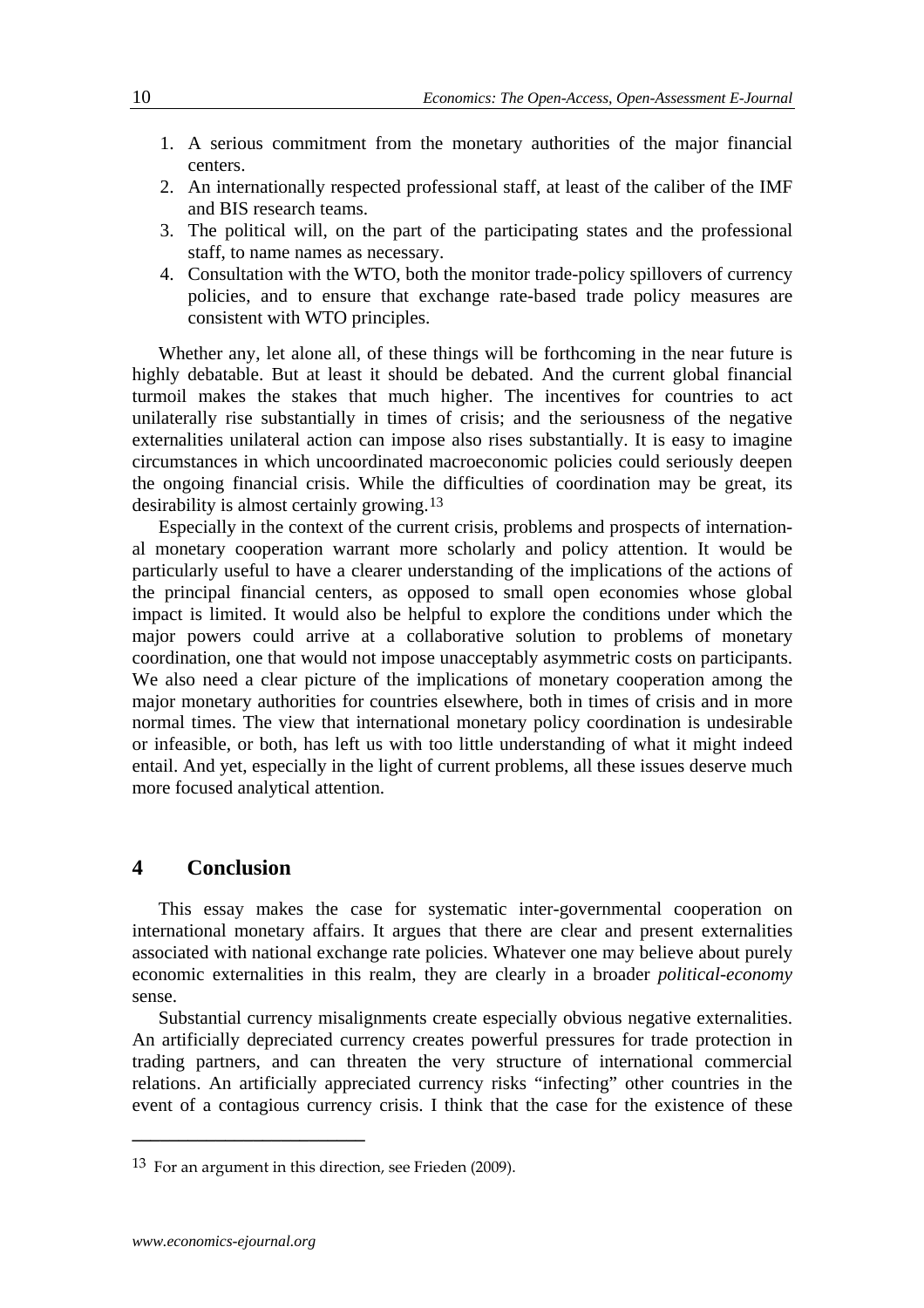"spillovers" is clear; that the scope for non-cooperative strategic behavior in the currency realm is also clear; and that the intellectual case for international cooperation is similarly clear. Scholars can help illuminate the options available to national governments, especially in times of crisis. Whether the intellectual clarity of the case is accompanied by incentives for policymakers to act is another matter.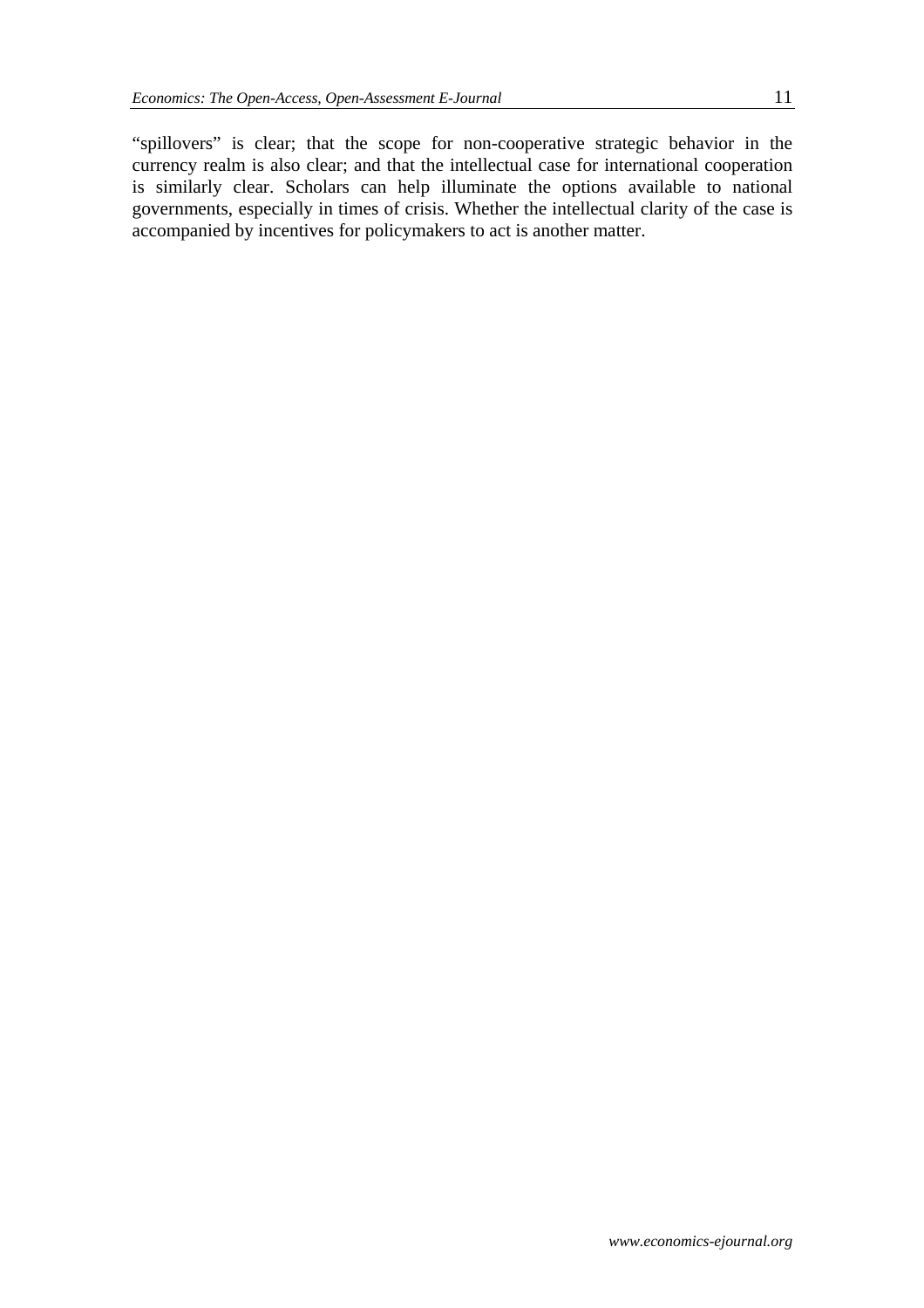## **References**

- Busch, Marc L., and Eric Reinhardt (2003). [Developing Countries and GATT/WTO Dispute](http://userwww.service.emory.edu/%7Eerein/research/JWT.pdf)  [Settlement](http://userwww.service.emory.edu/%7Eerein/research/JWT.pdf). *Journal of World Trade* 37(4): 719–735.
- Carranza, Mario (2003). [Can Mercosur Survive? Domestic and international constraints on](http://findarticles.com/p/articles/mi_qa4000/is_200307/ai_n9289210)  [Mercosur.](http://findarticles.com/p/articles/mi_qa4000/is_200307/ai_n9289210) *Latin American Politics and Society* 45 (2): 67–103.
- Chung, Duck-Koo and Barry Eichengreen, editors (2007). *[Toward an East Asian Exchange](http://www.brookings.edu/press/Books/2007/towardaneastasianexchangerateregime.aspx)  [Rate Regime](http://www.brookings.edu/press/Books/2007/towardaneastasianexchangerateregime.aspx)*. Washington: Brookings Institution.
- Cline, William (2005). [The Case for a New Plaza Agreement.](http://www.iie.com/publications/pb/pb05-4.pdf) *Policy Brief in International Economics* 5-4. Washington: Institute for International Economics.
- Corden, Warner Max (1983). The Logic of the International Monetary Non-System. In Fritz Machlup, Gerhard Fels and Hubertus Müller-Groeling (eds.), *Reflections on a Troubled World Economy*. London: Trade Policy Research Centre.
- Davis, Christina (2004). [International Institutions and Issue Linkage: Building Support for](http://journals.cambridge.org/action/displayAbstract?aid=205174)  [Agricultural Trade Liberalization](http://journals.cambridge.org/action/displayAbstract?aid=205174). *American Political Science Review* 98:153–169.
- Deardorff, Alan, and Robert Stern (1987). Current Issues in Trade Policy: An Overview. In Robert Stern (ed.), *U. S. Trade Policies in a Changing World Economy*. Cambridge: MIT Press.
- Eichengreen, Barry (2004). [What Macroeconomic Measures are Needed for Free Trade to](http://findarticles.com/p/articles/mi_qa4000/is_200407/ai_n9453972)  [Flourish in the Western Hemisphere?](http://findarticles.com/p/articles/mi_qa4000/is_200407/ai_n9453972) *Latin American Politics and Society* 46 (2): 1–27.
- Frieden, Jeffry (2009). Avoiding the Worst: International Economic Cooperation and Domestic Politics. VoxEU (February 2). Available online at <http://www.voxeu.org/index.php?q=node/2956>
- Funabashi, Yoichi (1988). *[Managing the Dollar: From the Plaza to the Louvre](http://ideas.repec.org/a/eee/inecon/v26y1989i3-4p394-396.html)*. Washington: Institute for International Economics.
- Goldstein, Morris (2006). [Exchange Rates, Fair Play, and the "Grand Bargain](http://www.ft.com/cms/s/11b7c506-d096-11da-b160-0000779e2340,Authorised=false.html?_i_location=http%3A%2F%2Fwww.ft.com%2Fcms%2Fs%2F1%2F11b7c506-d096-11da-b160-0000779e2340.html&_i_referer=)." *Financial Times*, April 21.
- Hoekman, Bernard M., and Petros C. Mavroidis (2000). [WTO Dispute Settlement,](http://ideas.repec.org/a/bla/worlde/v23y2000i04p527-542.html)  [Transparency, and Surveillance](http://ideas.repec.org/a/bla/worlde/v23y2000i04p527-542.html). *World Economy* 23(4): 527–542.
- Independent Evaluation Office, International Monetary Fund (2003). *[Evaluation Report: The](http://www.imf.org/favicon.ico)  [IMF and Recent Capital Account Crises: Indonesia, Korea, Brazil](http://www.imf.org/favicon.ico)*. Washington: International Monetary Fund.
- Independent Evaluation Office, International Monetary Fund (2004). *[Evaluation Report: The](http://www.imf.org/EXTERNAL/NP/IEO/2004/ARG/ENG/INDEX.HTM)  [IMF and Argentina, 1991–2001](http://www.imf.org/EXTERNAL/NP/IEO/2004/ARG/ENG/INDEX.HTM)*. Washington: International Monetary Fund.
- Independent Evaluation Office, International Monetary Fund (2007). *[IMF Exchange Rate Policy](http://www.ieo-imf.org/eval/complete/eval_05172007.html)  [Advice](http://www.ieo-imf.org/eval/complete/eval_05172007.html)*. Washington: International Monetary Fund.
- Klein, Michael and Karen Lewis (1993). [Learning about Intervention Target Zones.](http://ideas.repec.org/a/eee/inecon/v35y1993i3-4p275-295.html) *Journal of International Economic*s 35: 275–295.
- López-Córdova, J. Ernesto, and Christopher Meissner (2003). Exchange-Rate Regimes and [International Trade: Evidence from the Classical Gold Standard Era](http://ideas.repec.org/a/aea/aecrev/v93y2003i1p344-353.html) . *American Economic Review* 93, (1): 344–353.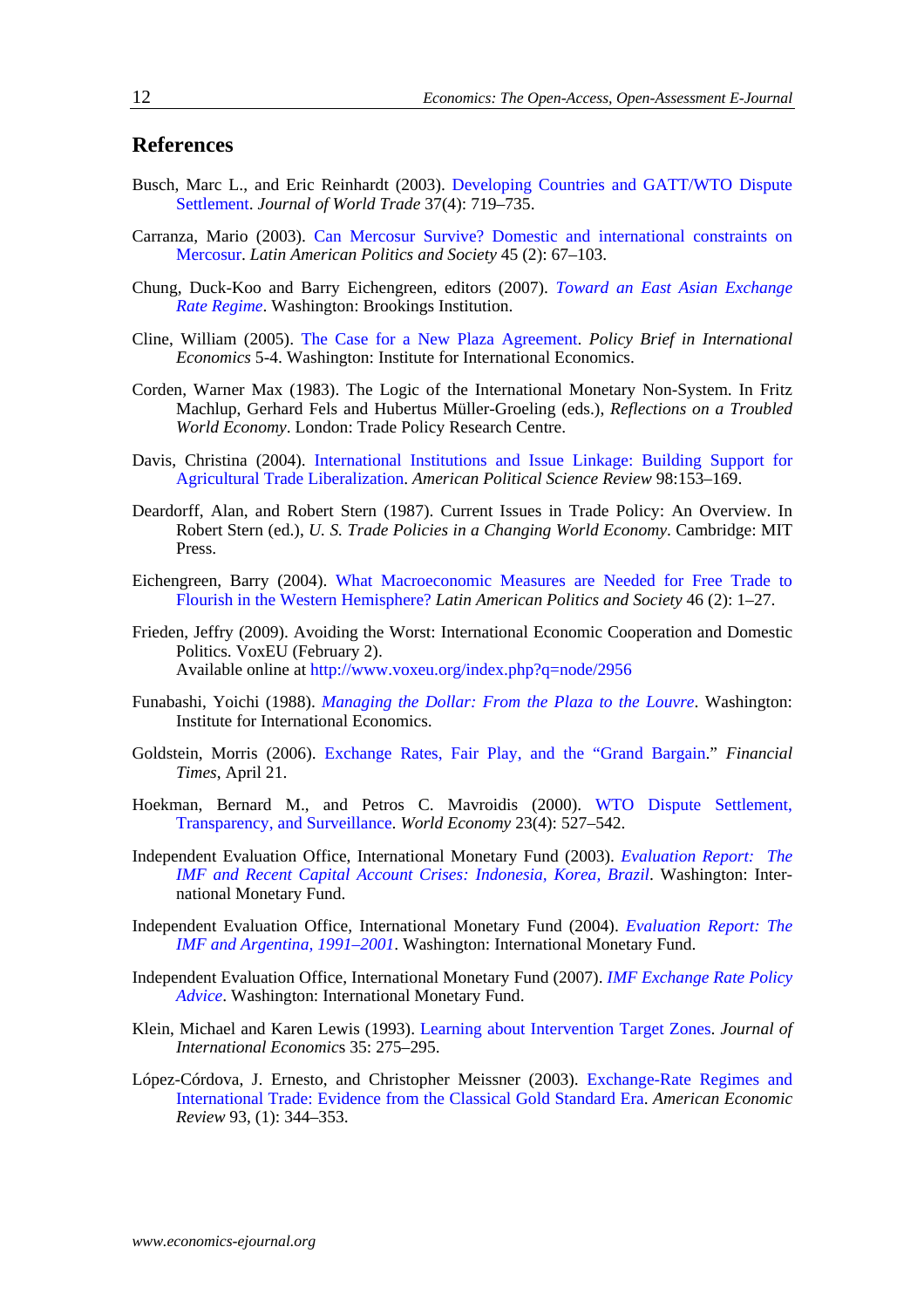- Mansfield, Edward, Helen V. Milner, and Eric Reinhardt (2002). [Why Democracies Cooperate](http://ideas.repec.org/a/tpr/intorg/v56y2002i3p477-513.html)  [More: Electoral Control and International Trade Agreements](http://ideas.repec.org/a/tpr/intorg/v56y2002i3p477-513.html). *International Organization* 56 (3): 477–513.
- McKinnon Ronald and Gunther Schnabl (2006). Devaluing the Dollar: A Critical Analysis of William Cline's Case for a New Plaza Agreement. *Journal of Policy Modelling* 28 (6): 683–694.
- Research Department, International Monetary Fund (2006). *[Methodology for CGER Exchange](http://www.imf.org/external/np/pp/eng/2006/110806.pdf)  [Rate Assessments](http://www.imf.org/external/np/pp/eng/2006/110806.pdf)*. Washington: International Monetary Fund.
- Rose, Andrew (2000). One Money, [One Market: Estimating the Effect of Common Currencies](http://faculty.haas.berkeley.edu/arose/Grav.pdf)  [on Trade.](http://faculty.haas.berkeley.edu/arose/Grav.pdf) *Economic Policy* 30: 7–46.
- Siebert, Horst (1999). *The World Economy*. London and New York: Routledge.
- Siebert, Horst (2008). [The Concept of a World Economic Order](http://ideas.repec.org/p/kie/kieliw/1392.html). Kiel Working Paper No. 1392 (January). Kiel: Kiel Institute for the World Economy.